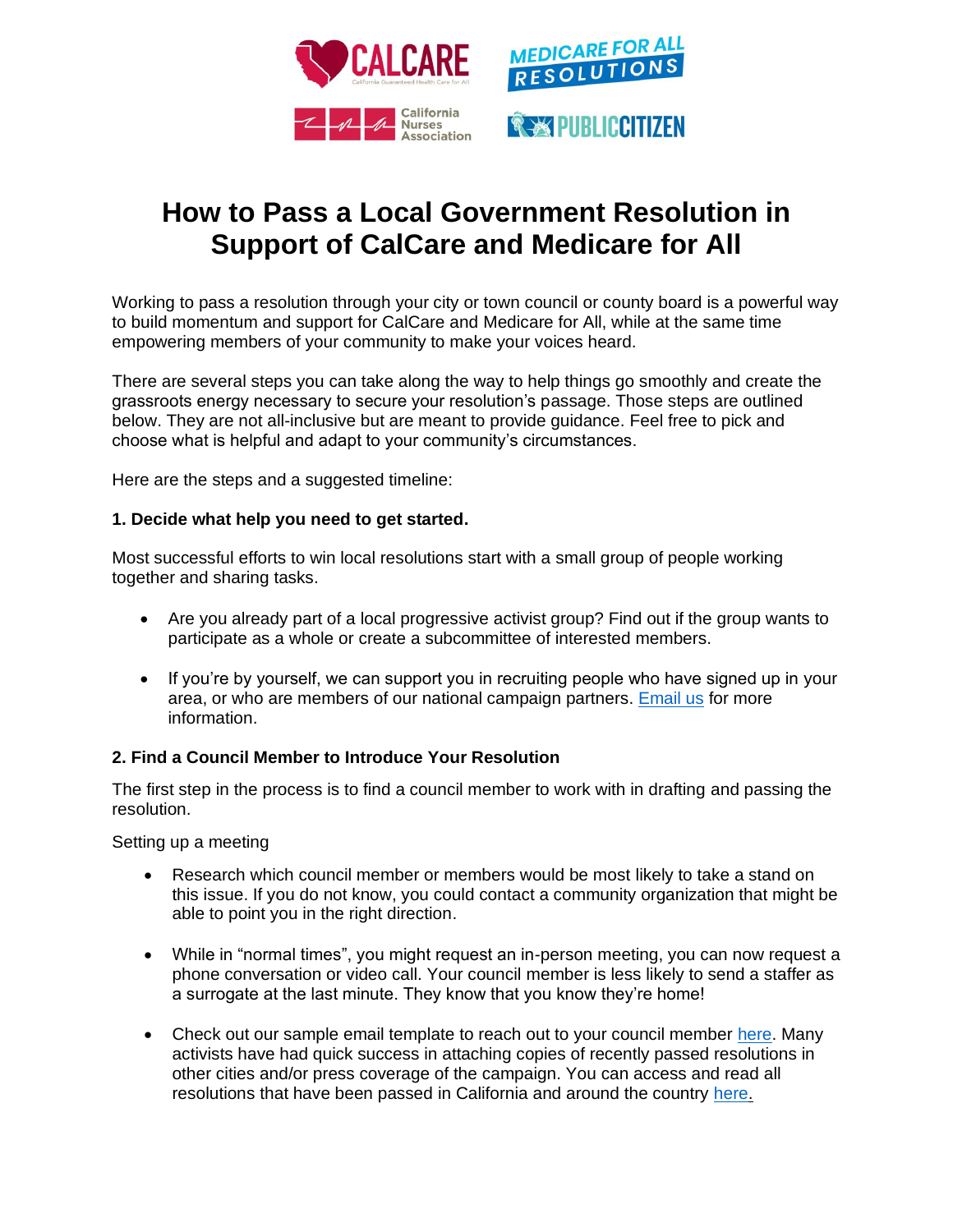- If the council member you contact first is lukewarm, evasive, or not an ideal candidate, try other members of the council, even if they are not your direct representative. Every day, local legislators are hearing horror stories from constituents who are struggling to make it through this crisis. The chances of successfully making the case for a CalCare/Medicare for All resolution with one or more of them may be higher than they were a few months ago.
- Remember that council members are often busy and have a lot on their plates, so you may have to try e-mailing and calling a few times to set up your meeting. Be respectful but be persistent.
- If you try multiple times without any response, you may want to enlist the help of a local union leader, member of the clergy, or other local leader with a connection with the council member.

Prepare for the meeting

- Consider what questions your council member might ask and pull together some links of fact sheets and resources you can share. In many cases, your job is not to convince your council member that she or he *should* support the resolution, but instead to convince your council member that she or he *can* and that doing so will help her or him tremendously in the eyes of the electorate.
- Choose from our list of factsheets and resources, including sample resolution language here.

During your meeting

- Make sure to ask about the council's schedule and discuss a timeline for introducing and passing your resolution.
- Because "I will bring it to the council next week" can mean a variety of things depending on how your council works, you may need to seek clarification on the voting process. Check with a city council aide, the city clerk, or the town manager's office to learn the correct procedure for introducing a resolution. It may have to go before a committee prior to consideration by the local legislative body.
- If your council member is supportive, you can ask them to work with the city finance department to produce a spreadsheet of the town's expenses on employee healthcare plans and on Medicare supplements for retirees, so that you can show just how much of a positive budgetary impact a single-payer system would have for your municipality.

## **3. Prepare for the resolution**

- Find out who on the council is likely to vote on the resolution, and who needs to be persuaded by their constituents.
- [Email us](mailto:bshannahan@citizen.org) a breakdown of this list and we will work together with you to generate an action alert and phone script to share with Medicare for All supporters in your town through the listservs of our national and state partners. Action ideas include:

#### **www.medicare4allresolutions.org**